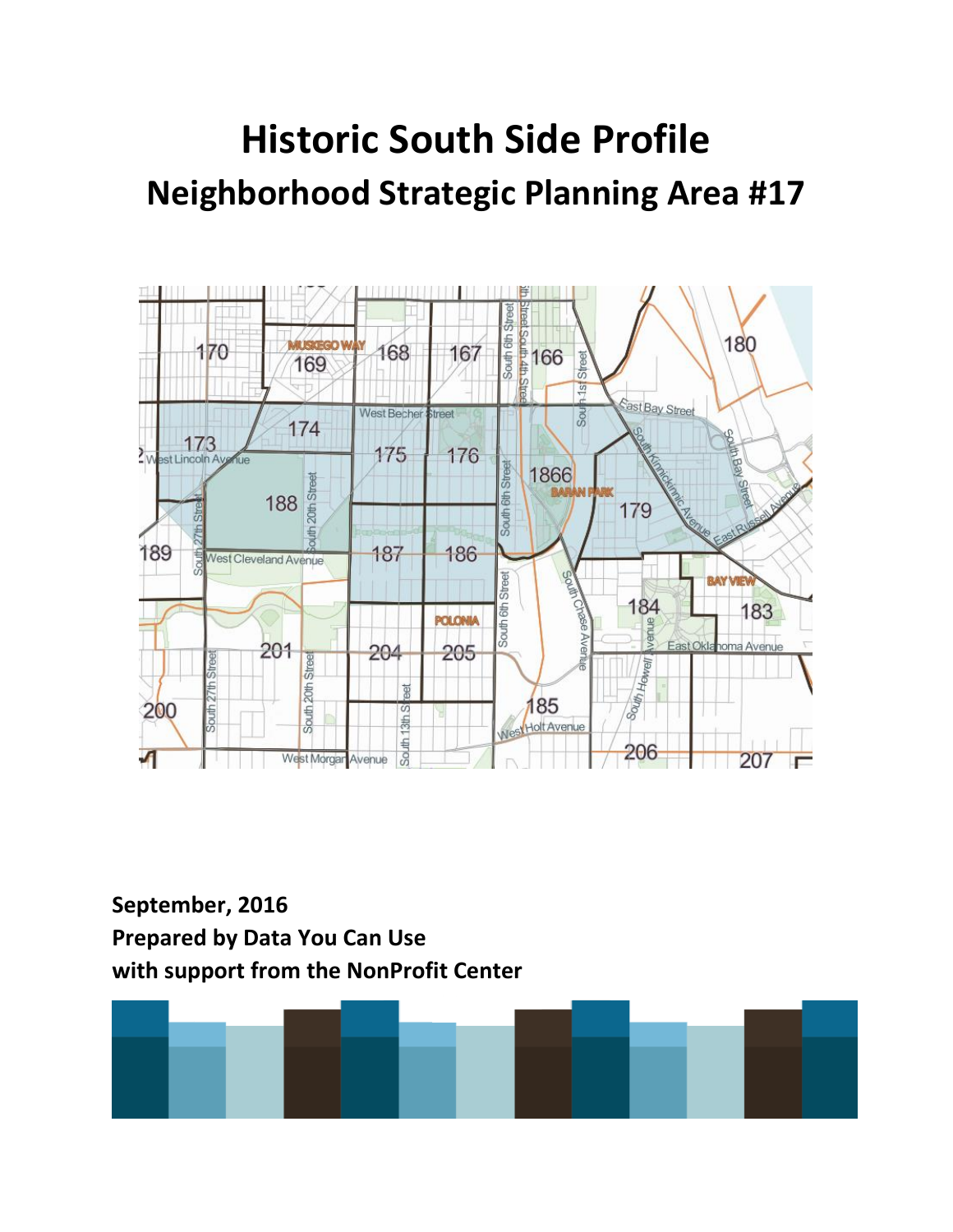Carrie Koss Vallejo, Virginia Carlson and Kathleen Pritchard contributed to this report. Please direct questions or comments about this report to:

Carrie Koss Vallejo [CarrieKV@gmail.com](mailto:CarrieKV@gmail.com) (414) 301-1733

#### **Data source used in this analysis:**

American Community Survey 5 year estimates for 2014 were utilized in this report. Note that data are based on *estimates* from the American Fact Finder survey. Margins of error are not readily available but can be calculated as needed for this custom geography.

American Fact Finder tables referenced in this report: B01001, B03002, B08201, B11001, B15001, B17001, B25041, B25063, S2301, S2401 S2501, S2504, and S2506. [www.Factfinder.census.gov](http://www.factfinder.census.gov/) Where there is insufficient data it is reported as NA.

#### **Geography used for this analysis:**

Census areas and NSPs frequently do not have congruent borders. The map on the cover was used to determine which census tracts to include in the following Historic South Side NSP analysis.

Census tracts: 173, 174, 175, 176, 179, 186, 187, 188 and 1866 were used to define the geographic area for Historic South Side in this report.

Boundaries are consistent with NSP boundaries at the time analysis was begun.

**Data You Can Use |Historic South Side NSPA Profile** Page 2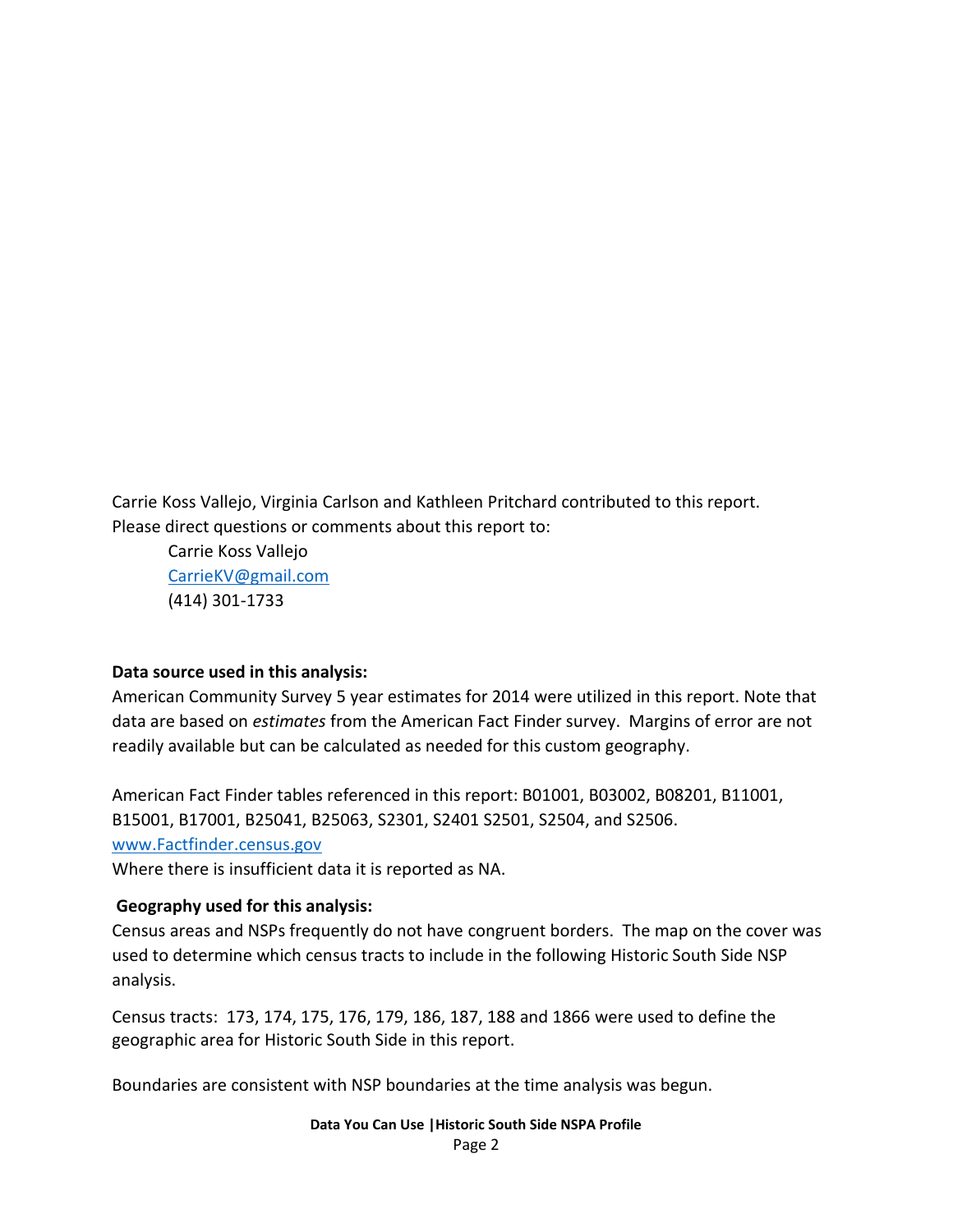# **Table of Contents**

Selected characteristics for

## Historic South Side and the City of Milwaukee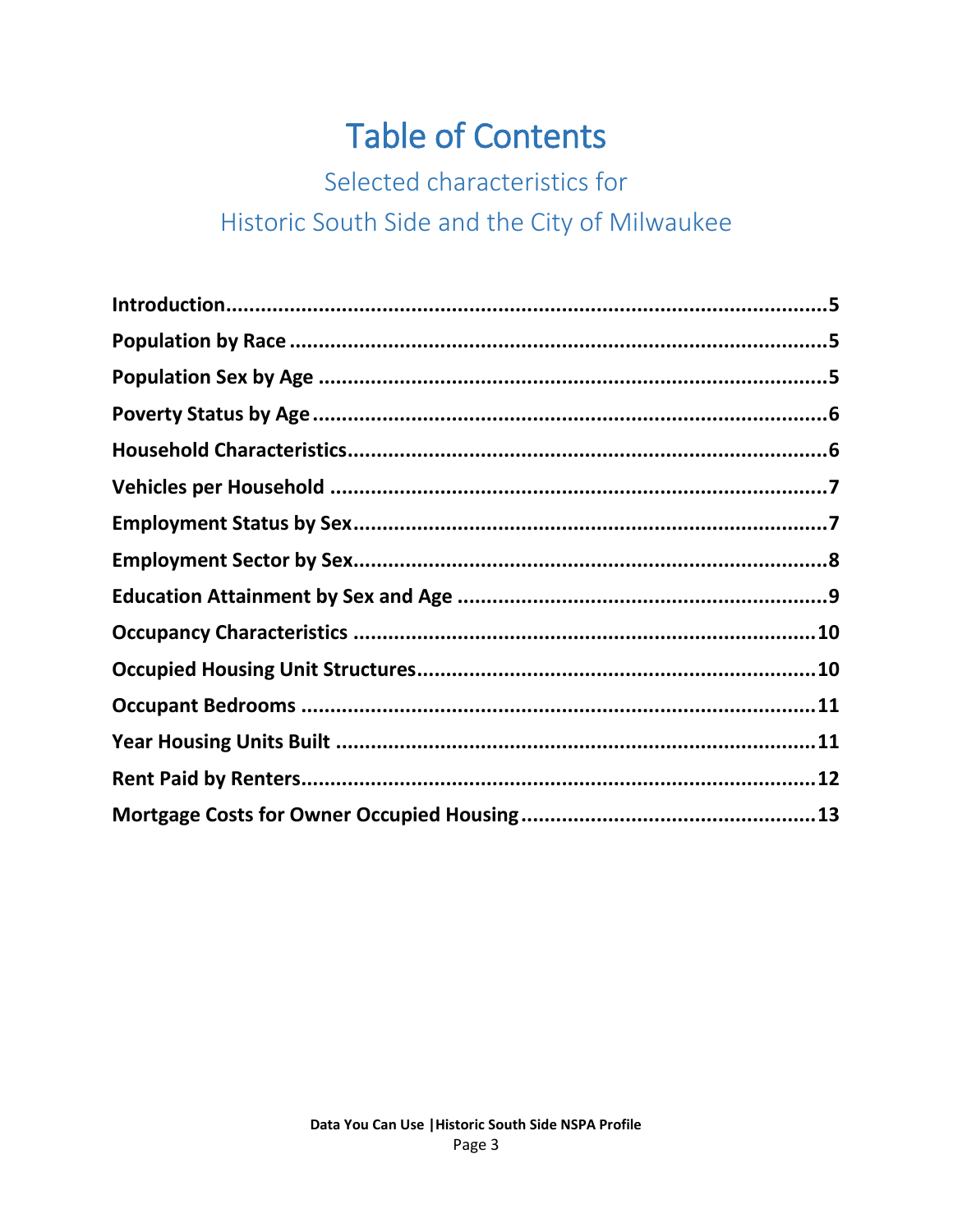#### **Introduction**

This report was prepared by Data You Can Use with the support of the Nonprofit Center. It is the result of input and advice from community organizers working in the neighborhoods supported by Milwaukee's Community Development Block Grant program. Nine Neighborhood Strategic Planning areas were chosen for the development of this profile and partners met to describe the data they wanted –data that would be useful to them in their planning, organizing, and fund development work. They also helped guide the format. Two early prototypes were developed, discussed and adapted to provide this report. Related training (on the use of census data from the American Fact Finder Survey and open source mapping) was conducted and offered to the neighborhood partners. A final draft was reviewed and neighborhood organizers shared the ideas, stories and strategies that they derived from the data.

This *is* "data you can use" they concluded. It can be used with their staff, their partners, their funders, their elected officials and the residents of their neighborhoods. It can be used to supplement and support the stories and anecdotes of residents, to build a case for needed resources, and to identify more questions.

Each of the nine reports are posted on our [website.](http://datayoucanuse.org/) Plans are underway to expand this effort to additional neighborhoods and to explore how the data can be made interactive. There is also an identified "wish list" for additional data that would help the organizers tell their story. The content and format are better because of the input of the neighborhood organizations and organizers who contributed. Thank you. In particular, we would like to acknowledge the persistence and stewardship of Joyce Mallory of the Nonprofit Center of Milwaukee. Without Joyce's efforts, this project would not have come to fruition.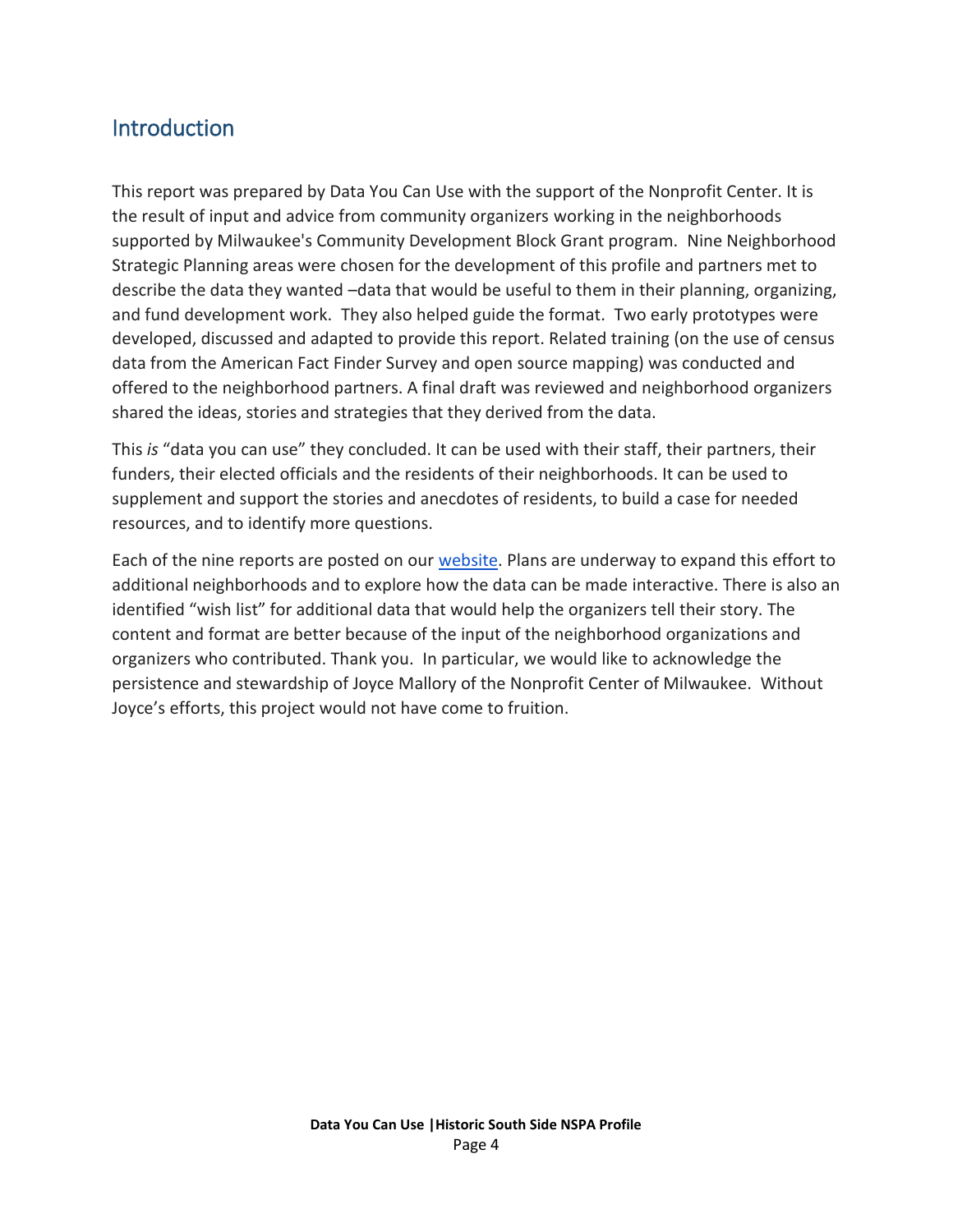## <span id="page-4-0"></span>Population by Race

## 66% of Historic South Side residents are Hispanic or Latino compared to 18% citywide.

|                                         | <b>Historic South Side</b> |              | <b>City of Milwaukee</b> |              |
|-----------------------------------------|----------------------------|--------------|--------------------------|--------------|
| <b>Population by Race</b>               | Count                      | <b>Share</b> | Count                    | <b>Share</b> |
| Population                              | 29,157                     | 100.0%       | 598,078                  | 100.0%       |
| White alone                             | 6,699                      | 23.0%        | 218,611                  | 36.6%        |
| Black or African American alone         | 2,125                      | 7.3%         | 232,196                  | 38.8%        |
| American Indian and Alaska Native alone | 185                        | 0.6%         | 2,690                    | 0.4%         |
| Asian alone                             | 531                        | 1.8%         | 21,986                   | 3.7%         |
| Some other race                         | 8                          | $0.0\%$      | 666                      | 0.1%         |
| Two or more races                       | 513                        | 1.8%         | 15,665                   | 2.6%         |
| Hispanic or Latino                      | 19,096                     | 65.5%        | 106,086                  | 17.7%        |

## <span id="page-4-1"></span>Population Sex by Age

The percentage of young males (17 and younger) on the Historic South Side is generally higher than the City.

|                              |                   | <b>Historic</b> |                  | City of      |
|------------------------------|-------------------|-----------------|------------------|--------------|
|                              | <b>South Side</b> |                 | <b>Milwaukee</b> |              |
| <b>Population Sex by Age</b> | Count             | <b>Share</b>    | Count            | <b>Share</b> |
| Total:                       | 29,157            |                 | 598,078          |              |
| Male:                        | 14,693            | 50.4%           | 287,843          | 48.1%        |
| Under 5 years                | 1,508             | 10.3%           | 24,253           | 8.4%         |
| 5 to 9 years                 | 1,530             | 10.4%           | 22,920           | 8.0%         |
| 10 to 14 years               | 1,278             | 8.7%            | 21,362           | 7.4%         |
| 15 to 17 years               | 729               | 5.0%            | 12,572           | 4.4%         |
| 18 and 19 years              | 450               | 3.1%            | 11,119           | 3.9%         |
| 20 years                     | 247               | 1.7%            | 5,859            | 2.0%         |
| 21 to 24 years               | 971               | 6.6%            | 21,211           | 7.4%         |
| 25 to 34 years               | 2,581             | 17.6%           | 47,754           | 16.6%        |
| 35 to 54 years               | 3,818             | 26.0%           | 70,186           | 24.4%        |
| 55 to 66 years               | 1,137             | 7.7%            | 32,103           | 11.2%        |
| 67 years and older           | 444               | 3.0%            | 18,504           | 6.4%         |
| Female:                      | 14,464            | 49.6%           | 310,235          | 51.9%        |
| Under 5 years                | 1,577             | 10.9%           | 23,503           | 7.6%         |
| 5 to 9 years                 | 1,512             | 10.5%           | 21,163           | 6.8%         |
| 10 to 14 years               | 1,192             | 8.2%            | 21,053           | 6.8%         |
| 15 to 17 years               | 768               | 5.3%            | 12,867           | 4.1%         |
| 18 and 19 years              | 342               | 2.4%            | 11,001           | 3.5%         |
| 20 years                     | 155               | 1.1%            | 5,998            | 1.9%         |
| 21 to 24 years               | 984               | 6.8%            | 22,753           | 7.3%         |
| 25 to 34 years               | 2,567             | 17.7%           | 52,031           | 16.8%        |
| 35 to 54 years               | 3,661             | 25.3%           | 75,693           | 24.4%        |
| 55 to 66 years               | 1,020             | 7.1%            | 35,410           | 11.4%        |
| 67 years and older           | 686               | 4.7%            | 28,763           | 9.3%         |

**Data You Can Use |Historic South Side NSPA Profile**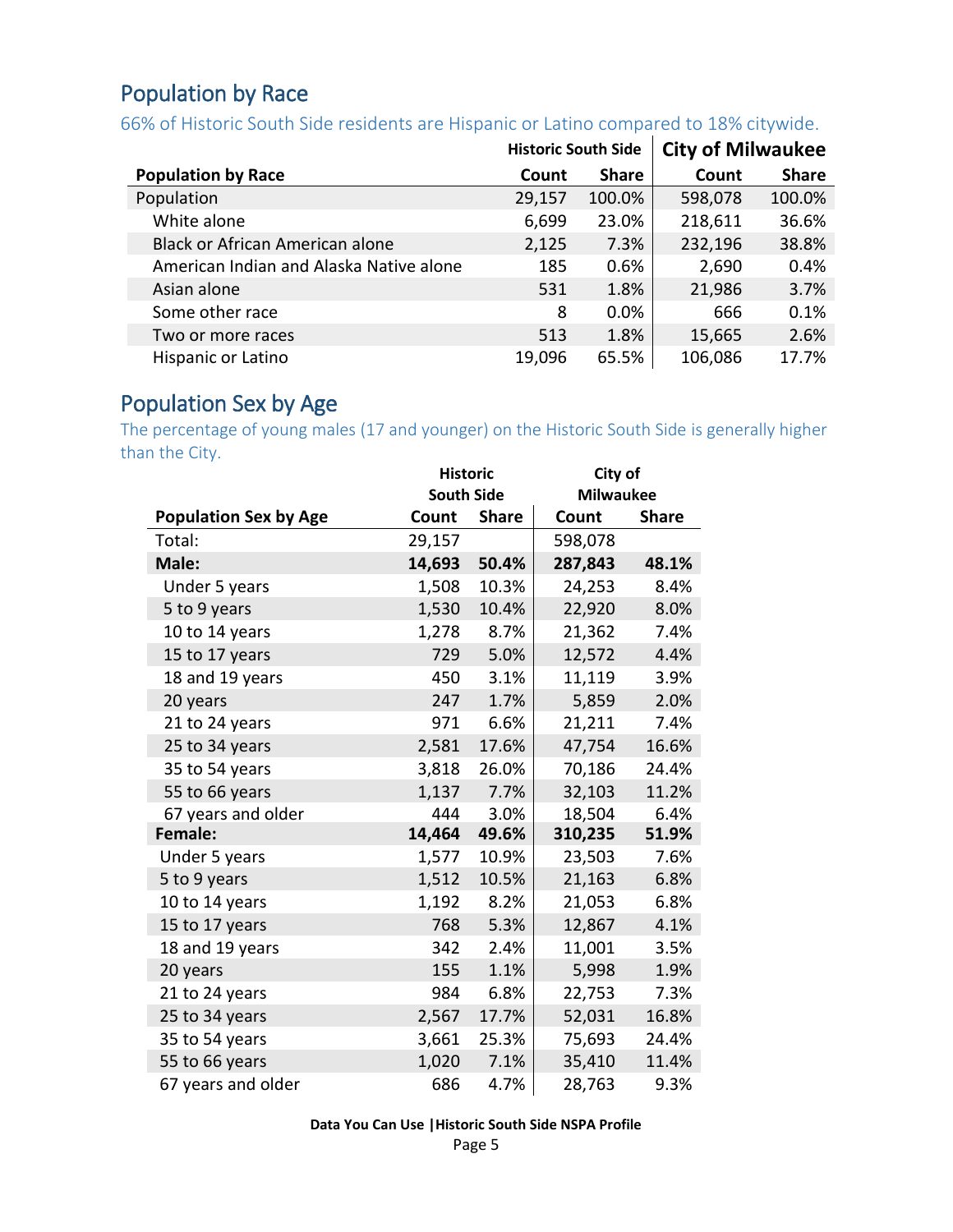### <span id="page-5-0"></span>Poverty Status by Age

39% of Historic South Side residents live below the poverty level compared to 29% citywide.  $\mathbf{r}$ 

|                                                                     | <b>Historic</b> |                   | <b>City of Milwaukee</b> |         |
|---------------------------------------------------------------------|-----------------|-------------------|--------------------------|---------|
|                                                                     |                 | <b>South Side</b> |                          |         |
| <b>Residents Living Below Poverty</b>                               | Count           | Percent           | Count                    | Percent |
| Total residents:                                                    | 28,994          | 100.0%            | 581,847                  | 100.0%  |
| Residents with income in the past<br>12 months below poverty level: | 11,194          | 38.6%             | 170,943                  | 29.4%   |
| Under 5 years                                                       | 1,493           | 13.3%             | 21,527                   | 12.6%   |
| 5 years                                                             | 364             | 3.3%              | 4,307                    | 2.5%    |
| 6 to 11 years                                                       | 1,881           | 16.8%             | 22,591                   | 13.2%   |
| 12 to 14 years                                                      | 715             | 6.4%              | 10,157                   | 5.9%    |
| 15 years                                                            | 181             | 1.6%              | 3,162                    | 1.8%    |
| 16 and 17 years                                                     | 463             | 4.1%              | 6,161                    | 3.6%    |
| 18 to 24 years                                                      | 1,315           | 11.7%             | 28,399                   | 16.6%   |
| 25 to 34 years                                                      | 1,626           | 14.5%             | 24,038                   | 14.1%   |
| 35 to 44 years                                                      | 1,401           | 12.5%             | 16,830                   | 9.8%    |
| 45 to 54 years                                                      | 1,046           | 9.3%              | 15,408                   | 9.0%    |
| 55 to 64 years                                                      | 439             | 3.9%              | 11,094                   | 6.5%    |
| 65 to 74 years                                                      | 123             | 1.1%              | 3,879                    | 2.3%    |
| 75 years and over                                                   | 147             | 1.3%              | 3,390                    | 2.0%    |

## <span id="page-5-1"></span>Household Characteristics

The percentages of households headed by single females in the Historic South Side (25%) is slightly higher than the City of Milwaukee (22%).  $\ddot{\phantom{a}}$ 

|                              | <b>Historic</b> |                   |              | <b>City of Milwaukee</b> |
|------------------------------|-----------------|-------------------|--------------|--------------------------|
|                              |                 | <b>South Side</b> |              |                          |
| <b>Population Households</b> |                 | <b>Units</b>      |              | <b>Units</b>             |
| Total:                       |                 | 8,860             |              | 230,181                  |
| Family households:           |                 | 6,070             |              | 129,516                  |
| Married-couple family        |                 | 2,730             |              | 64,282                   |
| Other family:                |                 | 3,340             |              | 65,234                   |
| Male householder, no wife    |                 | 1,153             | 14,118       |                          |
| present                      |                 |                   |              |                          |
| Female householder, no       |                 | 2,187             | 51,116       |                          |
| husband present              |                 |                   |              |                          |
| Nonfamily households:        |                 | 2,790             | 100,665      |                          |
| Householder living alone     |                 | 2,142             | 80,465       |                          |
| Householder not living alone |                 | 648               |              | 20,200                   |
|                              |                 |                   |              |                          |
| <b>Households by Sex</b>     | <b>Units</b>    | Percent           | <b>Units</b> | Percent                  |
| Male householder             | 1,153           | 13.0%             | 14,118       | 6.1%                     |
| Female householder           | 2,187           | 24.7%             | 51,116       | 22.2%                    |
|                              |                 |                   |              |                          |

**Data You Can Use |Historic South Side NSPA Profile**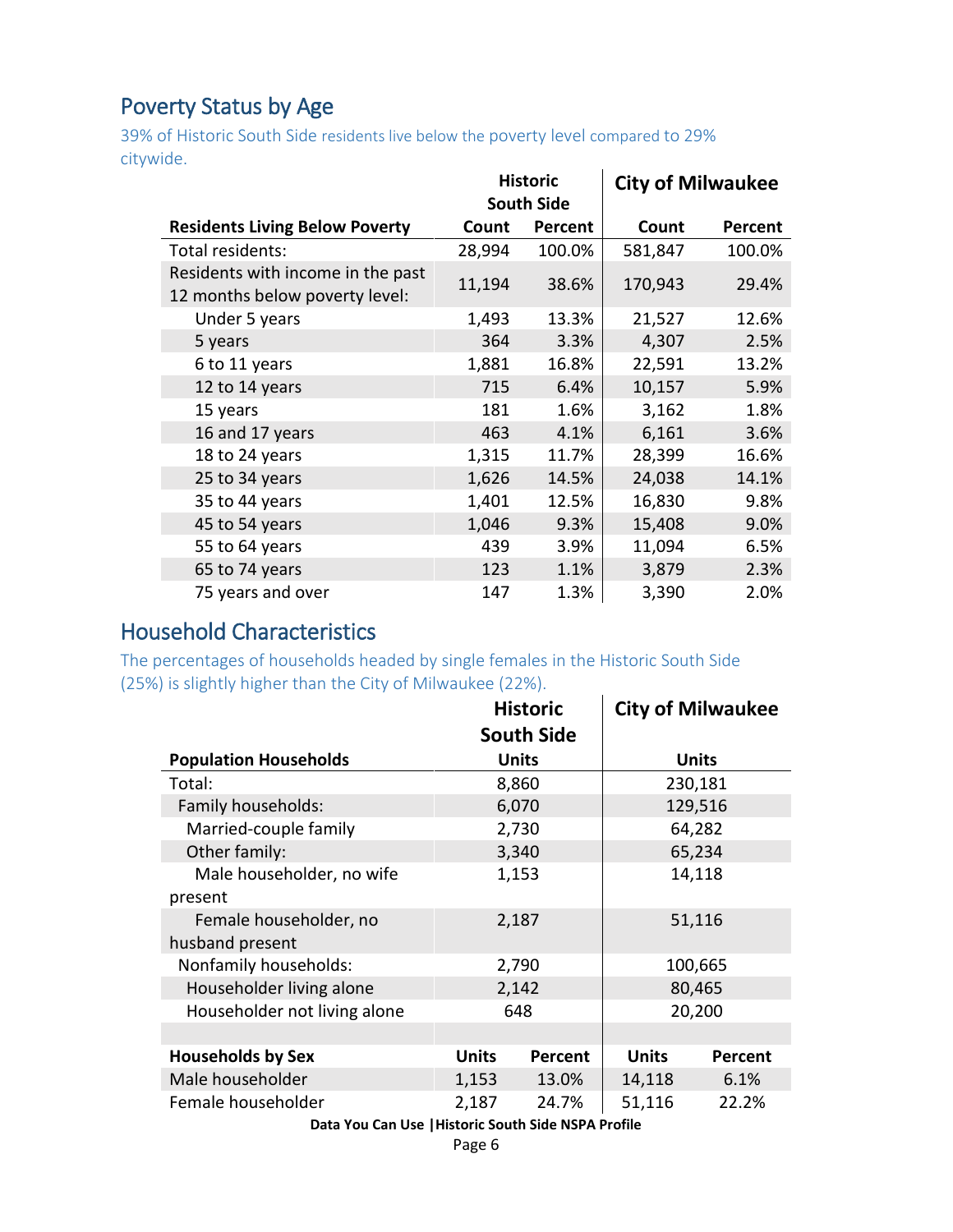#### <span id="page-6-0"></span>Vehicles per Household

In the Historic South Side neighborhood, 19% of the households have no vehicle available, similar to the citywide figure (18%).  $\mathbf{L}$ 

|              |         | City of<br><b>Milwaukee</b>          |         |  |
|--------------|---------|--------------------------------------|---------|--|
|              |         |                                      |         |  |
| <b>Units</b> | Percent | <b>Units</b>                         | Percent |  |
| 8,860        | 100.0%  | 230,181                              | 100.0%  |  |
| 1,682        | 19.0%   | 42,428                               | 18.4%   |  |
| 3,943        | 44.5%   | 104,003                              | 45.2%   |  |
| 2,311        | 26.1%   | 64,654                               | 28.1%   |  |
| 727          | 8.2%    | 14,780                               | 6.4%    |  |
| 197          | 2.2%    | 4,316                                | 1.9%    |  |
|              |         | <b>Historic</b><br><b>South Side</b> |         |  |

#### <span id="page-6-1"></span>Employment Status by Sex

The unemployment rate in Historic South Side is 17%, slightly higher than the overall city rate of 12%.

|                           |              | <b>Historic South Side</b> |        |                       | <b>City of Milwaukee</b> |                   |        |                       |
|---------------------------|--------------|----------------------------|--------|-----------------------|--------------------------|-------------------|--------|-----------------------|
|                           | <b>Total</b> | In labor<br>force          | $UnR*$ | <b>Not</b><br>working | <b>Total</b>             | In labor<br>force | $UnR*$ | <b>Not</b><br>working |
| Age 20 to 64<br>years     | 16,891       | 72.7%                      | 16.6%  | 43.9%                 | 360,980                  | 76.1%             | 12.4%  | 36.3%                 |
| <b>SEX</b>                |              |                            |        |                       |                          |                   |        |                       |
| Male                      | 8,665        | 81.9%                      | 18.1%  | 36.2%                 | 173,389                  | 78.0%             | 13.8%  | 35.8%                 |
| Female                    | 8,226        | 63.0%                      | 14.2%  | 51.2%                 | 187,591                  | 74.3%             | 11.0%  | 36.7%                 |
| With children<br><6 years | 1,905        | 59.7%                      | 21.4%  | 61.7%                 | 32,570                   | 75.6%             | 17.3%  | 41.7%                 |

\*UnR stands for "Unemployment Rate," or percentage of the labor force that is unemployed and actively seeking employment.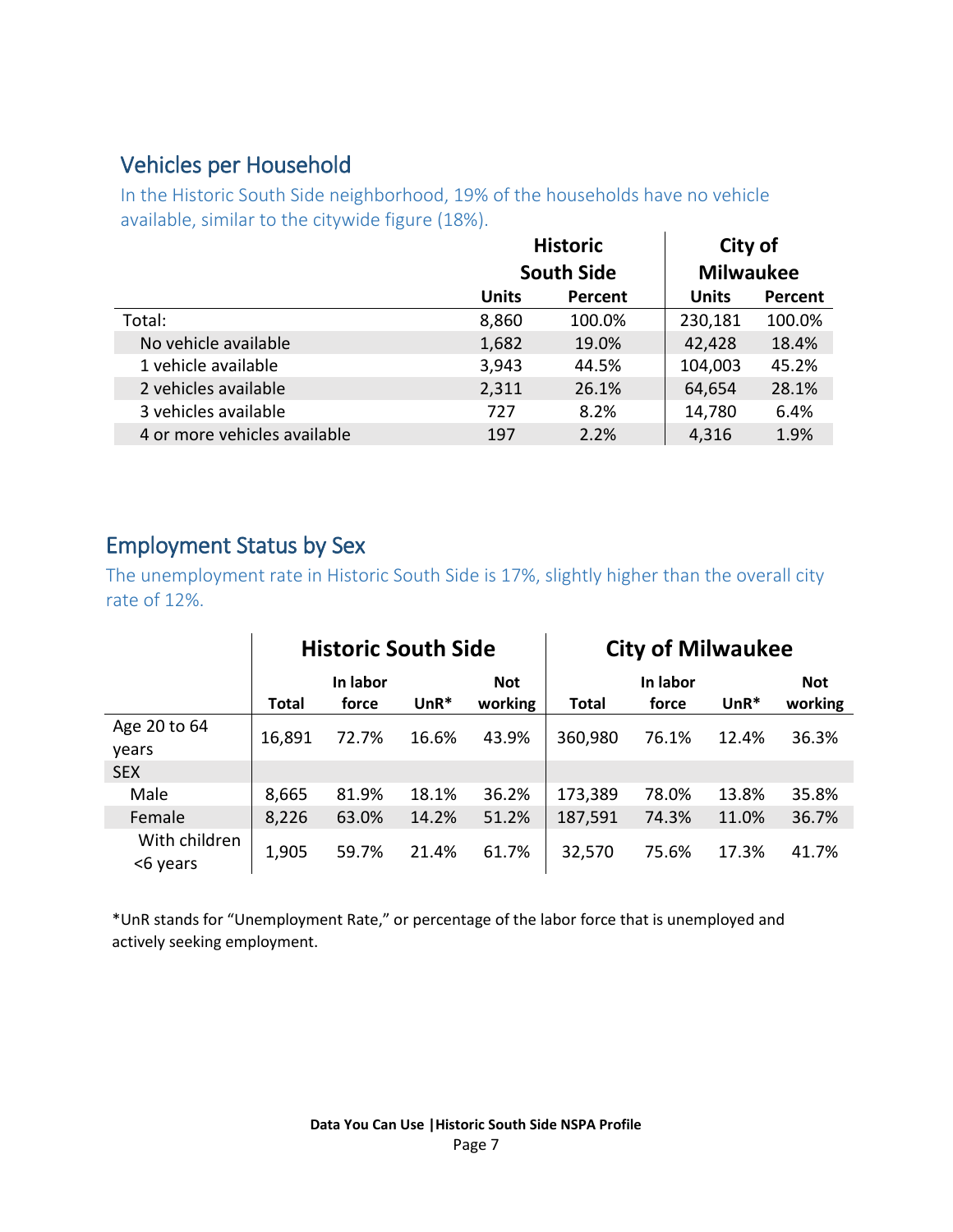## Employment Sector by Sex

33% of the population in the Historic South Side is employed in production, almost twice the City's percentage (17%).

<span id="page-7-0"></span>

|                                                                        | <b>Historic South Side</b> |                     |       |        |                    | <b>City of Milwaukee</b> |                     |       |        |                    |
|------------------------------------------------------------------------|----------------------------|---------------------|-------|--------|--------------------|--------------------------|---------------------|-------|--------|--------------------|
| <b>Employed Population</b><br>by Occupation                            | Total                      | Percent<br>Employed | Male  | Female | Median<br>earnings | Total                    | Percent<br>Employed | Male  | Female | Median<br>earnings |
| Civilian employed<br>population 16 years<br>and over                   | 10,831                     | 100.0%              | 56.2% | 43.8%  | \$22,265           | 257,610                  | 100%                | 48.3% | 51.7%  | \$27,285           |
| Management,<br>business, science, and<br>arts occupations:             | 1,405                      | 13.0%               | 44.4% | 55.6%  | \$34,454           | 77,758                   | 30.2%               | 41.8% | 58.2%  | \$44,288           |
| Service occupations:                                                   | 2,916                      | 26.9%               | 47.5% | 52.5%  | \$16,565           | 62,232                   | 24.1%               | 41.1% | 58.9%  | \$17,061           |
| Sales and office<br>occupations:                                       | 1,990                      | 18.4%               | 30.4% | 69.6%  | \$23,086           | 59,235                   | 23.0%               | 33.9% | 66.1%  | \$25,144           |
| Natural resources,<br>construction, and<br>maintenance<br>occupations: | 1,003                      | 9.3%                | 96.1% | 3.9%   | \$25,687           | 14,357                   | 5.6%                | 93.7% | 6.3%   | \$31,440           |
| Production,<br>transportation, and<br>material moving<br>occupations:  | 3,517                      | 32.5%               | 71.4% | 28.6%  | 22,782             | 44,028                   | 17.1%               | 74.4% | 25.6%  | \$26,075           |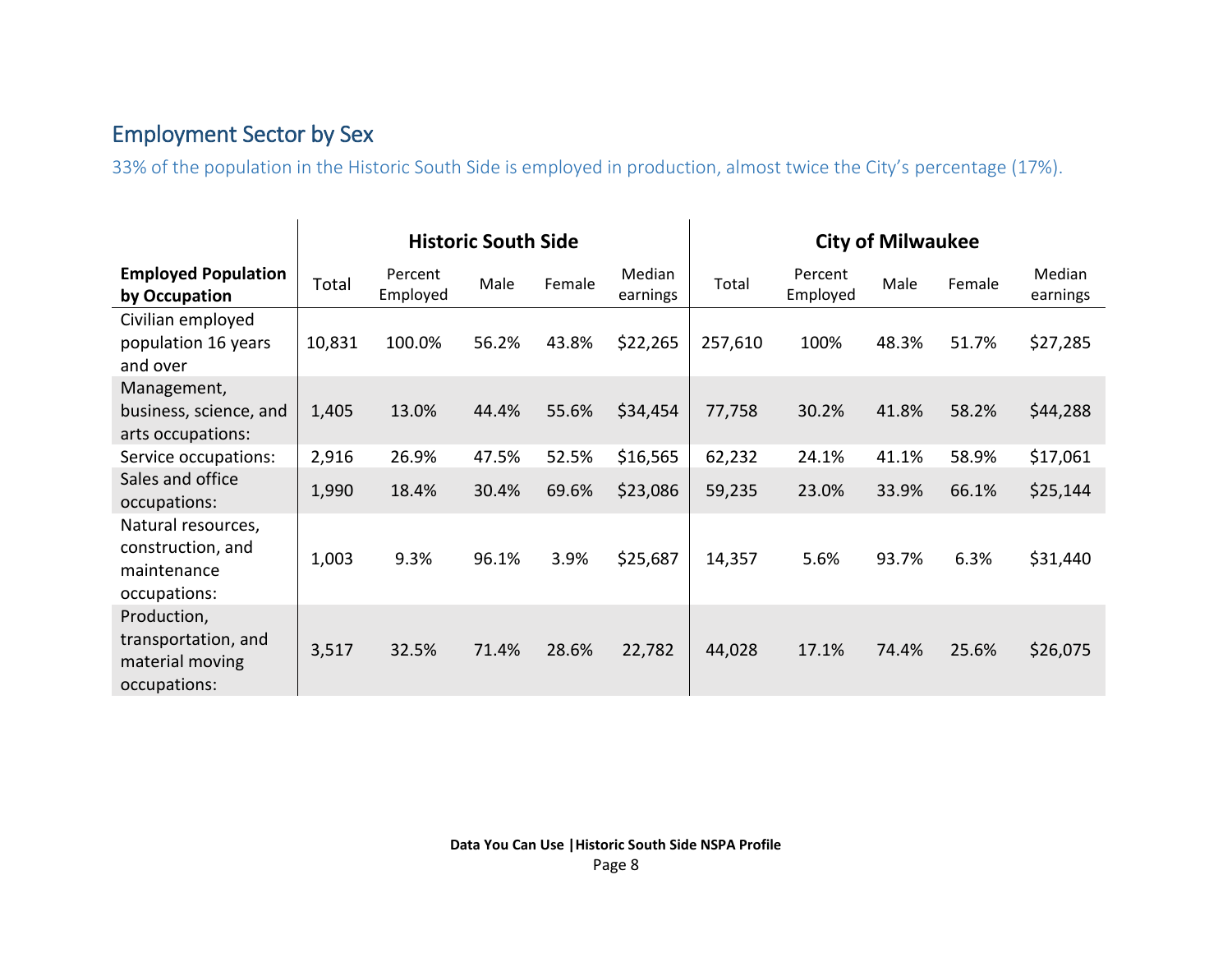## <span id="page-8-0"></span>Education Attainment by Sex and Age

Among Historic South Side residents ages 18- 24 years of age, 37% of males and 31% of females have no high school diploma, compared to 21% and 13% citywide.  $\mathbf{r}$ 

|                                             | <b>Historic</b>   |         | City of |                  |  |
|---------------------------------------------|-------------------|---------|---------|------------------|--|
|                                             | <b>South Side</b> |         |         | <b>Milwaukee</b> |  |
|                                             | Count             | Percent | Count   | Percent          |  |
| Total:                                      | 19,063            |         | 438,385 |                  |  |
| Male:                                       | 9,648             |         | 206,736 |                  |  |
| 18 to 24 years:                             | 1,668             |         | 38,189  |                  |  |
| Less than high school diploma               | 611               | 36.6%   | 8,038   | 21.0%            |  |
| High school graduate (includes equivalency) | 637               | 38.2%   | 11,131  | 29.1%            |  |
| Some college, no bachelor's degree          | 360               | 21.6%   | 15,855  | 41.5%            |  |
| Bachelor's degree or higher                 | 60                | 3.6%    | 3,165   | 8.3%             |  |
| 25 to 34 years:                             | 2,581             |         | 47,754  |                  |  |
| Less than high school diploma               | 768               | 29.8%   | 7,259   | 15.2%            |  |
| High school graduate (includes equivalency) | 861               | 33.4%   | 13,362  | 28.0%            |  |
| Some college, no bachelor's degree          | 627               | 24.3%   | 13,860  | 29.0%            |  |
| Bachelor's degree or higher                 | 325               | 12.6%   | 13,273  | 27.8%            |  |
| 35 to 64 years:                             | 4,866             |         | 98,565  |                  |  |
| Less than high school diploma               | 2,011             | 41.3%   | 18,588  | 18.9%            |  |
| High school graduate (includes equivalency) | 1,543             | 31.7%   | 32,930  | 33.4%            |  |
| Some college, no bachelor's degree          | 936               | 19.2%   | 27,311  | 27.7%            |  |
| Bachelor's degree or higher                 | 376               | 7.7%    | 19,736  | 20.0%            |  |
| 65 years and over:                          | 533               |         | 22,228  |                  |  |
| Less than high school diploma               | 181               | 34.0%   | 6,145   | 27.6%            |  |
| High school graduate (includes equivalency) | 198               | 37.1%   | 7,557   | 34.0%            |  |
| Some college, no bachelor's degree          | 88                | 16.5%   | 4,500   | 20.2%            |  |
| Bachelor's degree or higher                 | 66                | 12.4%   | 4,026   | 18.1%            |  |
| Female:                                     | 9,415             |         | 231,649 |                  |  |
| 18 to 24 years:                             | 1,481             |         | 39,752  |                  |  |
| Less than high school diploma               | 465               | 31.4%   | 5,194   | 13.1%            |  |
| High school graduate (includes equivalency) | 492               | 33.2%   | 9,910   | 24.9%            |  |
| Some college, no bachelor's degree          | 473               | 31.9%   | 20,725  | 52.1%            |  |
| Bachelor's degree or higher                 | 51                | 3.4%    | 3,923   | 9.9%             |  |
| 25 to 34 years:                             | 2,567             |         | 52,031  |                  |  |
| Less than high school diploma               | 938               | 36.5%   | 6,524   | 12.5%            |  |
| High school graduate (includes equivalency) | 645               | 25.1%   | 11,435  | 22.0%            |  |
| Some college, no bachelor's degree          | 532               | 20.7%   | 17,736  | 34.1%            |  |
| Bachelor's degree or higher                 | 452               | 17.6%   | 16,336  | 31.4%            |  |
| 35 to 64 years:                             | 4,520             |         | 106,809 |                  |  |
| Less than high school diploma               | 1,554             | 34.4%   | 18,504  | 17.3%            |  |
| High school graduate (includes equivalency) | 1,522             | 33.7%   | 31,011  | 29.0%            |  |
| Some college, no bachelor's degree          | 1,099             | 24.3%   | 33,762  | 31.6%            |  |
| Bachelor's degree or higher                 | 345               | 7.6%    | 23,532  | 22.0%            |  |
| 65 years and over:                          | 847               |         | 33,057  |                  |  |
| Less than high school diploma               | 414               | 48.9%   | 8,674   | 26.2%            |  |
| High school graduate (includes equivalency) | 255               | 30.1%   | 12,620  | 38.2%            |  |
| Some college, no bachelor's degree          | 86                | 10.2%   | 6,646   | 20.1%            |  |
| Bachelor's degree or higher                 | 92                | 10.9%   | 5,117   | 15.5%            |  |

**Data You Can Use |Historic South Side NSPA Profile**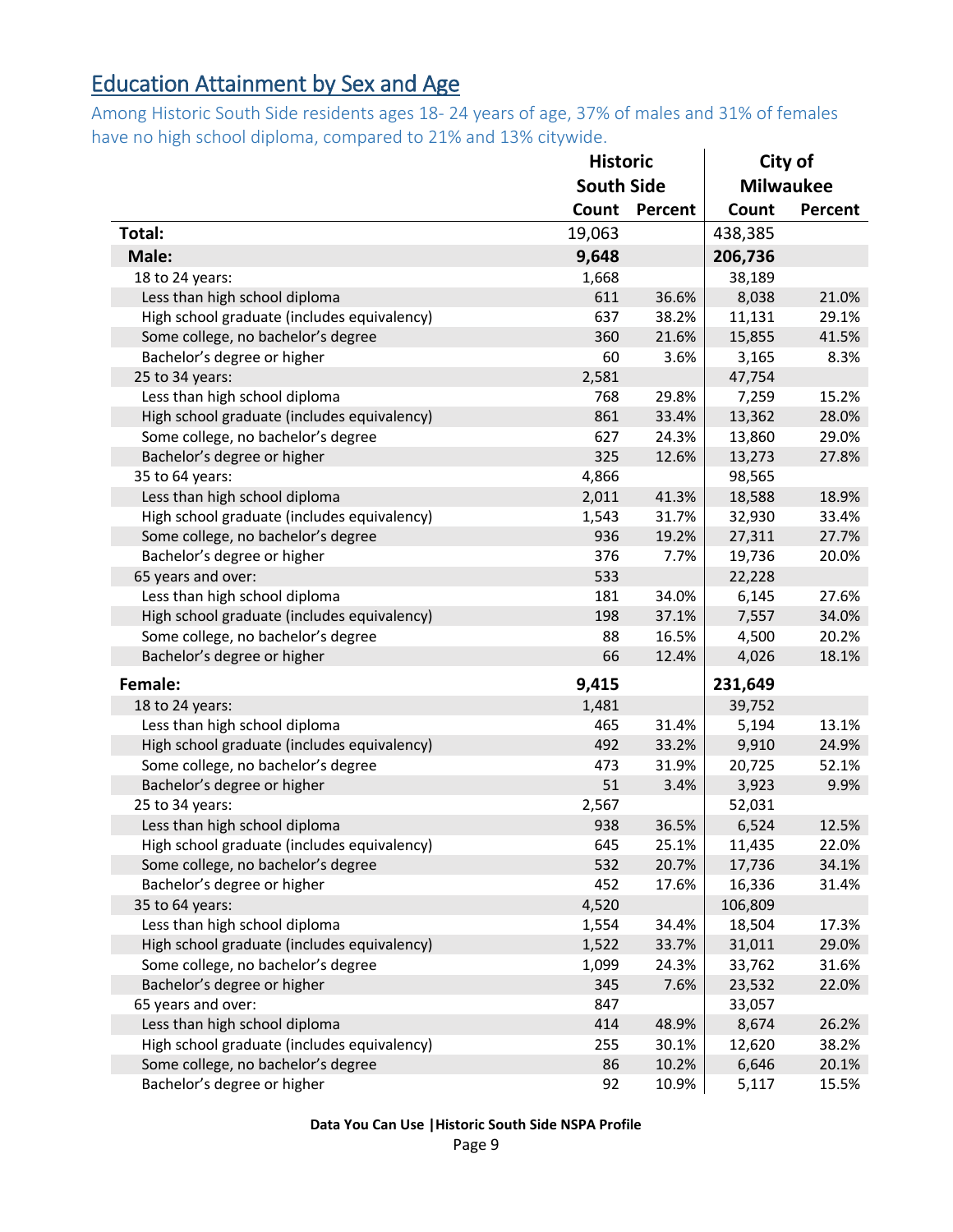### <span id="page-9-1"></span>Occupancy Characteristics

The rate of owner occupancy in Historic South Side is 36% compared to the citywide rate of 43%.  $\mathbf{r}$ 

|                           | <b>Historic South</b><br><b>Side</b> |         |              | <b>City of Milwaukee</b> |
|---------------------------|--------------------------------------|---------|--------------|--------------------------|
| <b>Housing Status</b>     | Units                                | Percent | <b>Units</b> | <b>Percent</b>           |
| Total housing units       | 9,949                                |         | 257,965      |                          |
| Owner and renter occupied | 8,860                                | 89.1%   | 230,181      | 89.2%                    |
| Owner occupied            | 3,196                                | 36.1%   | 99,034       | 43.0%                    |
| Renter occupied           | 5,664                                | 63.9%   | 131,147      | 57.0%                    |

#### <span id="page-9-0"></span>Occupied Housing Unit Structures

40% of occupied units in the Historic South Side are 2 apartment units, lower than the City figure of 19%.  $\mathbf{I}$ 

|                    |              | <b>Historic South Side</b> |              | <b>City of Milwaukee</b> |              |              |
|--------------------|--------------|----------------------------|--------------|--------------------------|--------------|--------------|
|                    | <b>Total</b> | <b>OO</b>                  | Rented       | <b>Total</b>             | <b>OO</b>    | Rented       |
|                    | <b>Units</b> | <b>Units</b>               | <b>Units</b> | <b>Units</b>             | <b>Units</b> | <b>Units</b> |
| Occupied units     | 8,860        | 3,196                      | 5,664        | 230,181                  | 99,034       | 131,147      |
|                    |              | (36.1%)                    | (63.9%)      |                          | $(43.0\%)$   | (57.0%)      |
| UNITS IN STRUCTURE |              |                            |              |                          |              |              |
| 1, detached        | 33.1%        | 62.8%                      | 16.3%        | 42.1%                    | 76.6%        | 16.0%        |
| 1, attached        | 6.5%         | 7.0%                       | 6.3%         | 6.8%                     | 5.6%         | 7.7%         |
| 2 apartments       | 39.8%        | 28.1%                      | 46.3%        | 19.3%                    | 10.8%        | 25.8%        |
| 3 or 4 apartments  | 11.8%        | 1.0%                       | 18.0%        | 7.3%                     | 1.1%         | 12.0%        |
| 5 to 9 apartments  | 3.3%         | $\overline{\phantom{a}}$   | 5.2%         | 5.9%                     | 0.8%         | 9.7%         |
| 10 or more         | 5.4%         | 0.9%                       | 8.0%         | 18.3%                    | 4.5%         | 28.6%        |
| apartments         |              |                            |              |                          |              |              |
| Mobile home/other  | 0.1%         | 0.2%                       |              | 0.4%                     | 0.6%         | 0.2%         |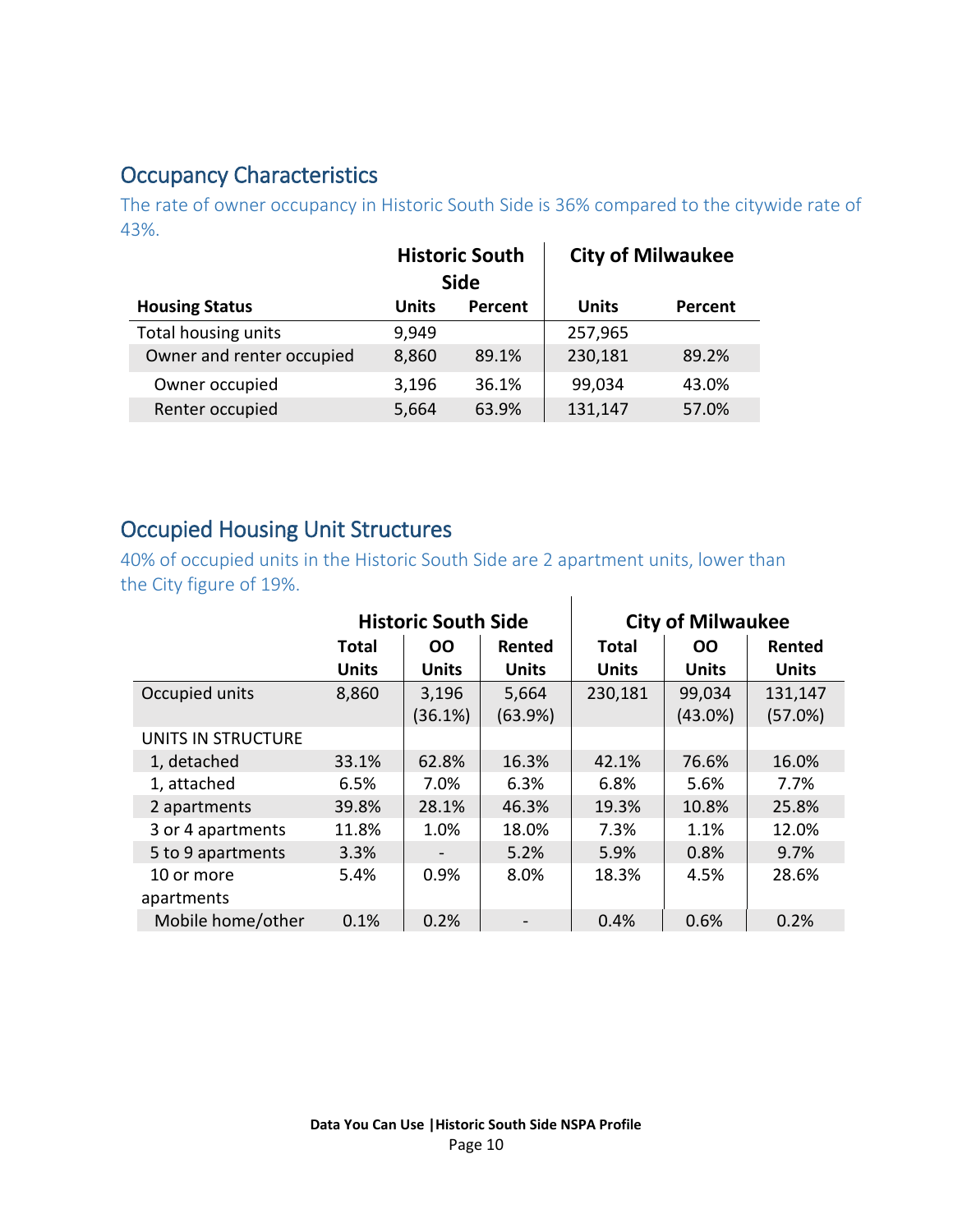#### <span id="page-10-0"></span>Occupant Bedrooms

40% of Historic South Side housing units are two bedroom housing units, slightly higher than the city's rate of 36%.

|                          |       | <b>Historic</b><br><b>South Side</b> | <b>City of Milwaukee</b> |         |
|--------------------------|-------|--------------------------------------|--------------------------|---------|
| <b>Occupant Bedrooms</b> | Count | Percent                              | Count                    | Percent |
| Total:                   | 9,949 |                                      | 257,965                  |         |
| No bedroom               | 133   | 1.3%                                 | 7,930                    | 3.1%    |
| 1 bedroom                | 1,390 | 14.0%                                | 42,557                   | 16.5%   |
| 2 bedrooms               | 3,952 | 39.7%                                | 92,693                   | 35.9%   |
| 3 bedrooms               | 3,086 | 31.0%                                | 85,613                   | 33.2%   |
| 4 bedrooms               | 995   | 10.0%                                | 22,826                   | 8.8%    |
| 5 or more bedrooms       | 393   | 4.0%                                 | 6,346                    | 2.5%    |

#### <span id="page-10-1"></span>Year Housing Units Built

69% of the occupied units on the Historic South Side were built in 1939 or earlier, compared to 37% citywide.  $\mathbf{I}$ 

|                             |              | <b>Historic South Side</b> |              |              | <b>City of Milwaukee</b> |              |  |
|-----------------------------|--------------|----------------------------|--------------|--------------|--------------------------|--------------|--|
|                             | <b>Total</b> | <b>OO</b>                  | Rented       | Total        | 00                       | Rented       |  |
|                             | <b>Units</b> | <b>Units</b>               | <b>Units</b> | <b>Units</b> | <b>Units</b>             | <b>Units</b> |  |
| Occupied housing            | 8,860        | 3,196                      | 5,664        | 230,181      | 99,034                   | 131,147      |  |
| units                       |              | (36.1%)                    | (63.9%)      |              |                          |              |  |
| <b>Year Structure Built</b> |              |                            |              |              |                          |              |  |
| 2010 or later               | 0.4%         | 0.3%                       | 0.5%         | 0.4%         | 0.2%                     | 0.6%         |  |
| 2000 to 2009                | 2.2%         | 1.8%                       | 2.4%         | 3.5%         | 3.6%                     | 3.5%         |  |
| 1980 to 1999                | 5.0%         | 3.2%                       | 6.1%         | 7.1%         | 4.4%                     | 9.1%         |  |
| 1960 to 1979                | 7.4%         | 3.8%                       | 9.4%         | 19.7%        | 16.6%                    | 22.0%        |  |
| 1940 to 1959                | 16.0%        | 9.9%                       | 19.5%        | 32.3%        | 40.0%                    | 26.5%        |  |
| 1939 or earlier             | 69.0%        | 81.0%                      | 62.2%        | 37.0%        | 35.2%                    | 38.3%        |  |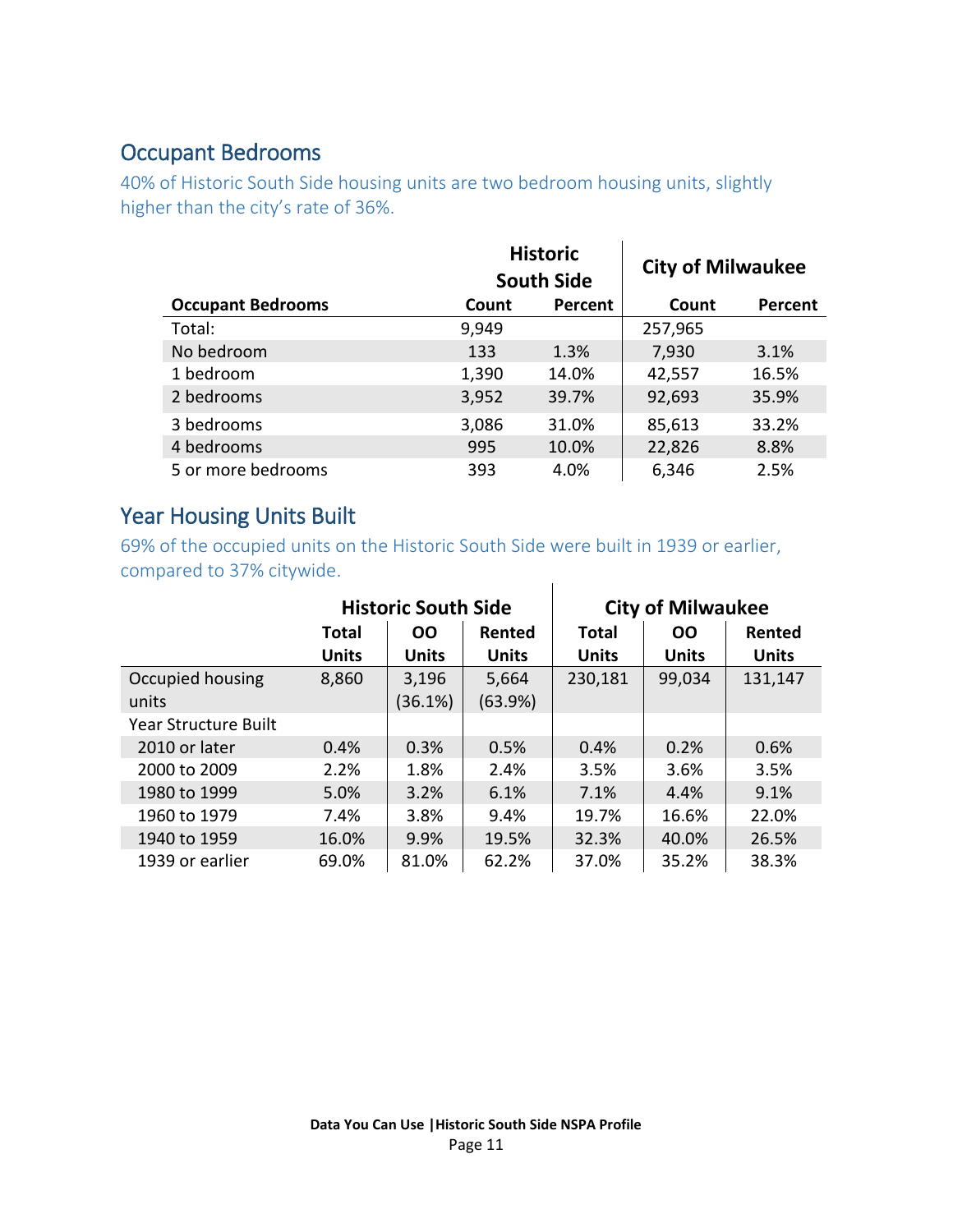## <span id="page-11-0"></span>Rent Paid by Renters

In both Historic South Side and the City, the most common rental rate is between \$800- \$899.

|                    |              | <b>Historic South</b><br><b>Side</b> |              | <b>City of Milwaukee</b> |  |
|--------------------|--------------|--------------------------------------|--------------|--------------------------|--|
| <b>Rent Paid</b>   | <b>Units</b> | <b>Percent</b>                       | <b>Units</b> | Percent                  |  |
| Total              | 5,664        | 100.0%                               | 131,147      | 100.0%                   |  |
| With cash rent:    | 5,520        | 97.5%                                | 128,661      | 98.1%                    |  |
| Less than \$100    | 20           | 0.4%                                 | 546          | 0.4%                     |  |
| \$100 to \$149     |              | 0.0%                                 | 404          | 0.3%                     |  |
| \$150 to \$199     |              | 0.0%                                 | 742          | 0.6%                     |  |
| \$200 to \$249     | 50           | 0.9%                                 | 2,951        | 2.3%                     |  |
| \$250 to \$299     | 21           | 0.4%                                 | 1,519        | 1.2%                     |  |
| \$300 to \$349     | 51           | 0.9%                                 | 1,740        | 1.3%                     |  |
| \$350 to \$399     | 28           | 0.5%                                 | 2,018        | 1.5%                     |  |
| \$400 to \$449     | 95           | 1.7%                                 | 2,038        | 1.6%                     |  |
| \$450 to \$499     | 175          | 3.1%                                 | 2,934        | 2.2%                     |  |
| \$500 to \$549     | 343          | 6.1%                                 | 5,250        | 4.0%                     |  |
| \$550 to \$599     | 518          | 9.1%                                 | 6,869        | 5.2%                     |  |
| \$600 to \$649     | 597          | 10.5%                                | 7,848        | 6.0%                     |  |
| \$650 to \$699     | 569          | 10.0%                                | 10,403       | 7.9%                     |  |
| \$700 to \$749     | 464          | 8.2%                                 | 11,619       | 8.9%                     |  |
| \$750 to \$799     | 543          | 9.6%                                 | 10,931       | 8.3%                     |  |
| \$800 to \$899     | 712          | 12.6%                                | 19,448       | 14.8%                    |  |
| \$900 to \$999     | 495          | 8.7%                                 | 12,896       | 9.8%                     |  |
| \$1,000 to \$1,249 | 631          | 11.1%                                | 17,361       | 13.2%                    |  |
| \$1,250 to \$1,499 | 160          | 2.8%                                 | 6,448        | 4.9%                     |  |
| \$1,500 to \$1,999 | 48           | 0.8%                                 | 3,321        | 2.5%                     |  |
| \$2,000 or more    |              | 0.0%                                 | 1,375        | 1.0%                     |  |
| No cash rent       | 144          | 2.5%                                 | 2,486        | 1.9%                     |  |